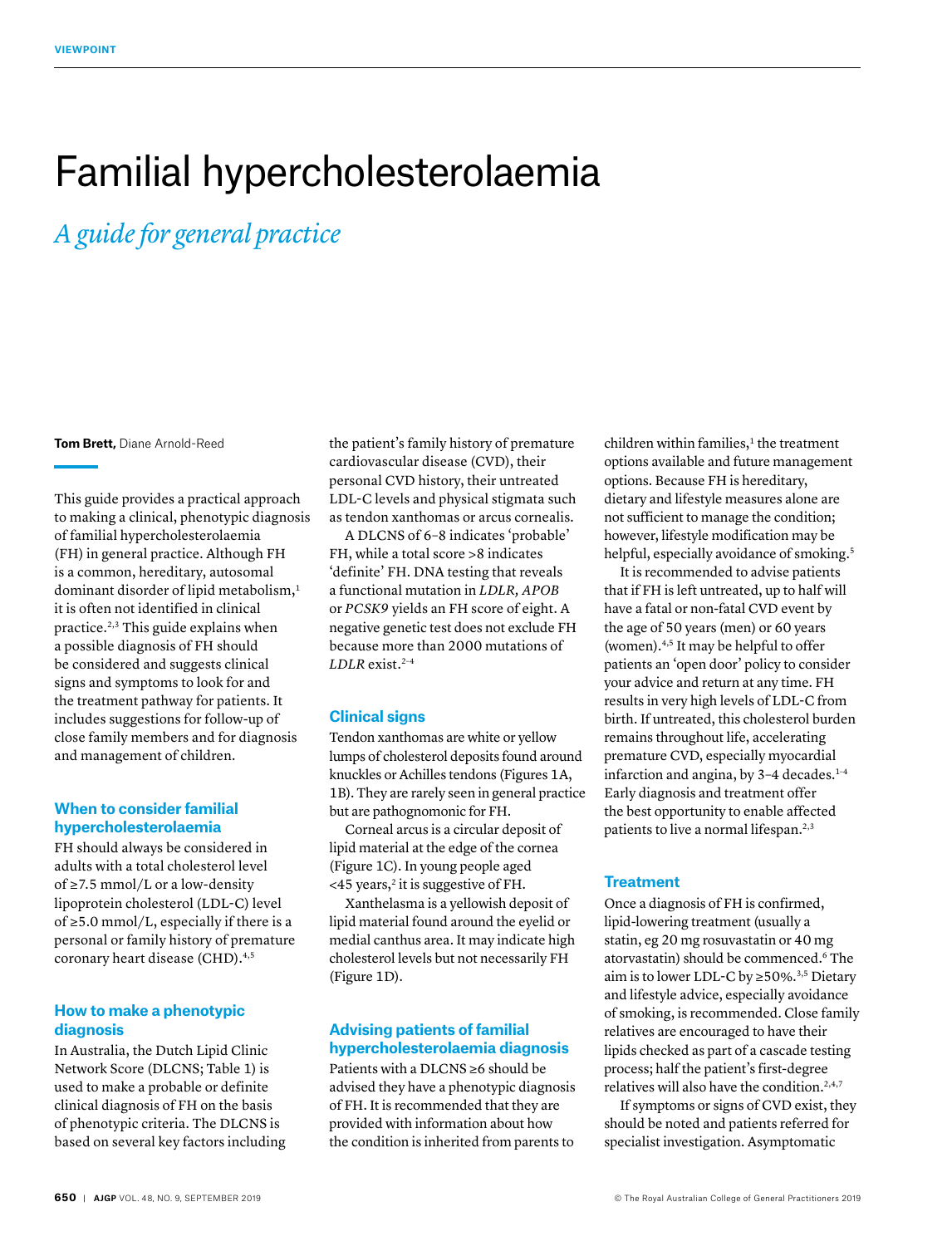patients should commence lipid-lowering treatment. Six weeks later, a full blood examination can measure the reduction in LDL-C, and the patient's medication may be titrated accordingly.<sup>4,6,8</sup>

# **Follow-up**

All patients with FH should be regularly followed up with at least an annual review.<sup>5</sup> Compliance may be difficult, especially in younger, asymptomatic patients.<sup>8</sup>

# **Table 1. Dutch Lipid Clinic Network Criteria scoring for diagnosis of familial hypercholesterolaemia**

| <b>Criteria</b>                                                                                                                 | <b>Score</b>       |
|---------------------------------------------------------------------------------------------------------------------------------|--------------------|
| <b>Family history</b>                                                                                                           |                    |
| First-degree relative with known premature coronary and/or vascular disease<br>(men aged <55 years, women aged <60 years)<br>or | 1                  |
| First-degree relative with known LDL-C above the 95th percentile for age<br>and sex                                             |                    |
| First-degree relative with tendinous xanthomata and/or arcus cornealis                                                          |                    |
| or<br>Children aged <18 years with LDL-C above the 95th percentile for age and sex                                              | 2                  |
| <b>Clinical history</b>                                                                                                         |                    |
| Patients with premature coronary artery disease (men aged <55 years,<br>women aged <60 years)                                   | 2                  |
| Patients with premature cerebral or peripheral vascular disease (men aged<br><55 years, women aged <60 years)                   | $\mathbf{1}$       |
| Physical examination                                                                                                            |                    |
| Tendinous xanthomata                                                                                                            | 6                  |
| Arcus cornealis before 45 years of age                                                                                          | 4                  |
| Investigation                                                                                                                   |                    |
| LDL-C                                                                                                                           |                    |
| $\geq$ 8.5 mmol/L                                                                                                               | 8                  |
| 6.5-8.4 mmol/L                                                                                                                  | 5                  |
| 5.0-6.4 mmol/L                                                                                                                  | 3                  |
| 4.0-4.9 mmol/L                                                                                                                  | $\mathbf{1}$       |
| <b>DNA</b> analysis                                                                                                             |                    |
| Functional mutation in LDLR, APOB or PCSK9 genes                                                                                | 8                  |
| <b>Stratification</b>                                                                                                           | <b>Total score</b> |
| Definite FH                                                                                                                     | >8                 |
| Probable FH                                                                                                                     | $6 - 8$            |
| Possible FH                                                                                                                     | $3 - 5$            |
| Unlikely FH                                                                                                                     | $<$ 3              |
|                                                                                                                                 |                    |

*Adapted from the National Institute for Health and Clinical Excellence and the National Collaborating Centre for Primary Care5*

*FH, familial hypercholesterolaemia; LDL-C, low-density lipoprotein cholesterol*









**Figure 1.** Clinical signs of familial hypercholesterolaemia. **a.** Xanthoma knuckles; **b.** Xanthoma Achilles tendon; **c.** Arcus cornealis; **D.** Xanthelasma medial canthus